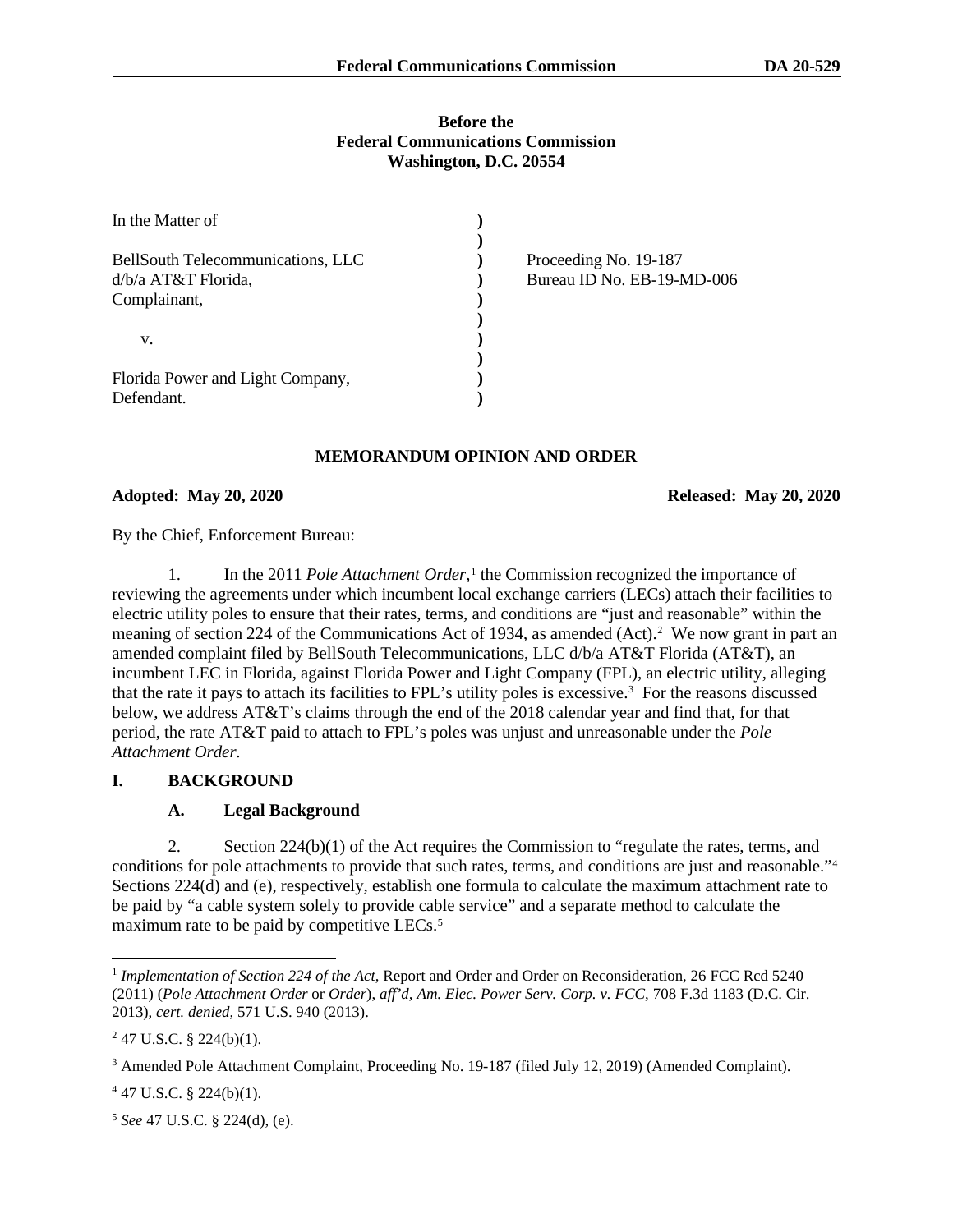3. In the *Pole Attachment Order*, the Commission reinterpreted the formula for calculating the section 224(e) competitive LEC attachment rate. The resulting rate (New Telecom Rate) is lower than the competitive LEC rate that applied under earlier Commission orders (Old Telecom Rate) and more closely approximates the cable system rate (Cable Rate).<sup>6</sup> The Commission also concluded that section 224 authorized it to regulate the rates, terms, and conditions of incumbent LEC pole attachments. The Commission explained that, while in the past, incumbent LECs had been able to negotiate just and reasonable attachment agreements because they owned roughly as many poles as the electric utilities, incumbent LEC pole ownership had declined over time and "may have left incumbent LECs in an inferior bargaining position."7 Moreover, the record before the Commission indicated that incumbent LEC attachment rates were, on aggregate, significantly higher than cable and competitive LEC rates, so that incumbent LECs were at a competitive disadvantage, particularly with respect to broadband and other "new service" offerings. Therefore, the Commission determined that oversight of incumbent LEC attachment rates would promote broadband deployment, because "the rates charged for pole access are likely to affect deployment decisions for all telecommunications carriers, including incumbent LECs."<sup>8</sup>

4. Having found that section 224(b) authorized it to regulate incumbent LEC pole attachment rates, terms, and conditions, the Commission "recognized the need to exercise that authority in a manner that accounts for the potential differences between incumbent LECs and [competitive LEC] or cable operator attachers."9 The Commission noted that incumbent LECs frequently obtained access to electric utility poles through joint use agreements, which differ from cable and competitive LEC attachment agreements in that they are typically "structured as cost-sharing arrangements" and provide the incumbent LECs advantages not found in competitive LEC and cable company agreements.<sup>10</sup> Moreover, these "long-standing agreements generally were entered into at a time when incumbent LECs concede they were in a more balanced negotiating position," because they owned nearly as many poles as utilities.<sup>11</sup> Nevertheless, the Commission concluded that it could review the rates, terms, and conditions of these "existing" joint use agreements—that is, agreements entered into before the *Order*—if the incumbent LEC could demonstrate that it was unable to obtain a "new arrangement":

> The record also indicates … that both incumbent LECs and other utilities have the ability to terminate existing agreements and seek new arrangements, and that, at times, each type of entity has sought to do so. To the extent that an incumbent LEC can demonstrate that it genuinely lacks the ability to terminate an existing agreement and obtain a new arrangement, the Commission can consider that as appropriate in a complaint proceeding.12

<sup>6</sup> *See Pole Attachment Order*, 26 FCC Rcd at 5244, para. 8. The Commission took further steps in 2015 to harmonize the Old Telecom Rate and the Cable Rate. *See Implementation of Section 224 of the Act*, Order on Reconsideration, 30 FCC Rcd 13731 (2015); *Erratum*, FCC 15-151 (Feb. 8, 2016).

<sup>7</sup> *Pole Attachment Order*, 26 FCC Rcd at 5327, para. 199.

<sup>8</sup> *Pole Attachment Order*, 26 FCC Rcd at 5330, para. 208. *See id*. at 5241, para. 1 (revising the pole attachment rules will "promote competition and increase the availability of robust, affordable telecommunications and advanced services to consumers . . .").

<sup>9</sup> *Pole Attachment Order*, 26 FCC Rcd at 5333, para. 214. The Commission did not establish a specific rate formula for incumbent LEC attachers, choosing instead to provide "guidance" for resolution of incumbent LEC complaints "on a case-by-case basis." *Id.* at 5334, para. 216.

<sup>10</sup> *Pole Attachment Order*, 26 FCC Rcd at 5334, para. 216 & n.651.

<sup>11</sup> *Pole Attachment Order*, 26 FCC Rcd at 5334, para. 216.

<sup>12</sup> *Pole Attachment Order*, 26 FCC Rcd at 5334, para. 216.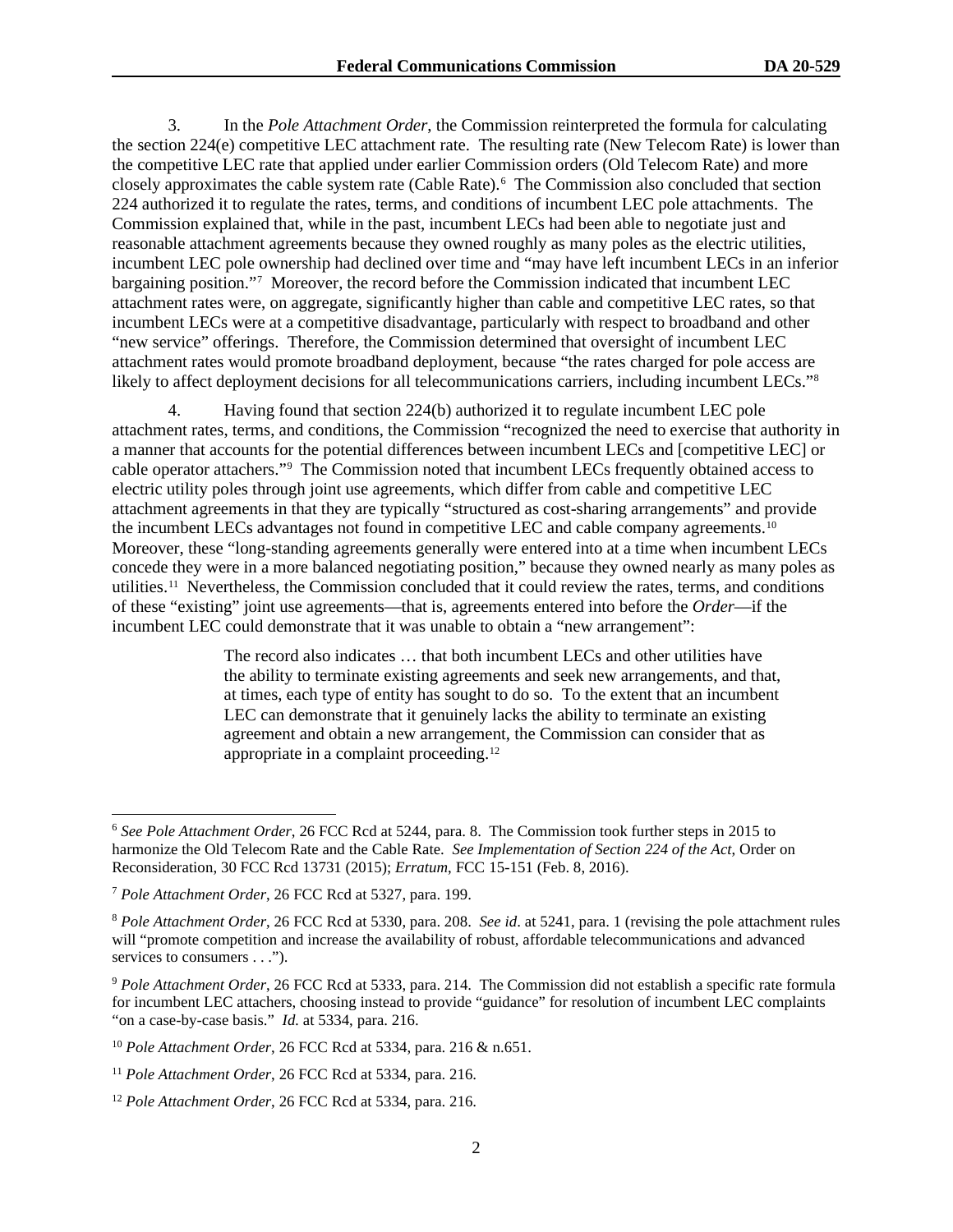Different considerations applied to incumbent LEC attachment agreements executed after the *Pole Attachment Order*. If an incumbent LEC could show that its "new" agreement was "comparable to," or did not "provide a material advantage [over]" competitive LEC or cable company attachment agreements with the same electric utility, then "competitive neutrality counsels in favor of affording the incumbent LEC the same rate as the comparable attacher."<sup>13</sup> Where, however, the new agreement materially advantaged the incumbent LEC in relation to competitive LEC or cable attachers, the Commission found it "reasonable to look to the [Old Telecom Rate] as a reference point in complaint proceedings."14

## **B. Factual Background**

5. AT&T and Florida Power entered into an agreement for the joint use of each other's poles (JUA) in 1975.15 The parties amended the JUA in 2007 to provide a dispute resolution process that includes upper management escalation and, if necessary, non-binding mediation.<sup>16</sup> The JUA does not have a fixed term. Article XVI (entitled "Term of Agreement") states in relevant part:

> Subject to the provisions of Articles XI and XII herein, the provisions of this Agreement, insofar as the same may relate to the further granting of joint use of poles hereunder, may be terminated by either party upon six (6) months' notice . . . provided . . . that, notwithstanding any such termination, other applicable provisions of this Agreement shall remain in full force and effect with respect to all poles jointly used by the parties at the time of termination.<sup>17</sup>

6. The JUA provides that each party pays the other a per pole attachment rate, with one per pole rate for wood poles, and a separate, premium per pole rate for concrete poles. For the years 2014 to 2018, FPL charged AT&T a premium for concrete poles of approximately  $\hat{\mathbf{S}}$ [[ ] ]<sup>18</sup> per pole:<sup>19</sup>

<sup>13</sup> *Pole Attachment Order*, 26 FCC Rcd at 5336, para. 217.

<sup>&</sup>lt;sup>14</sup> Pole Attachment Order, 26 FCC Rcd 5336, para. 218. The Commission subsequently established a rebuttable presumption, effective March 11, 2019, that an incumbent LEC that is a party to new or "newly-renewed" joint use agreement is "similarly situated" to competitive LEC attachers and therefore entitled to the same rate (i.e., the New Telecom Rate), reasoning that "applying the presumption in these circumstances will promote broadband deployment." *Accelerating Wireline Broadband Deployment by Removing Barriers to Infrastructure Development*, Third Report and Order and Declaratory Ruling, 33 FCC Rcd 7705 (2018) (*Third Report and Order*) at 7769, para. 126.

<sup>15</sup> *See* Amended Complaint, Exh. 1 (JUA) at ATT00110.

<sup>16</sup> *See* Amended Complaint, Exh. 1 (JUA) at ATT000135-139.

<sup>&</sup>lt;sup>17</sup> Amended Complaint, Exh. 1 (JUA) at ATT00128, Article XVI.

<sup>&</sup>lt;sup>18</sup> Material set off by double brackets  $\{[-] \}$  is confidential and redacted from the public version of this document.

<sup>&</sup>lt;sup>19</sup> *See* Amended Complaint, Exh. B (Miller Aff.) at 4, para. 9. AT&T apparently owns no concrete joint use poles. *Id*. We cite data for the 2014 to 2018 rental years only because it is illustrative and make no finding as to the appropriate statute of limitations.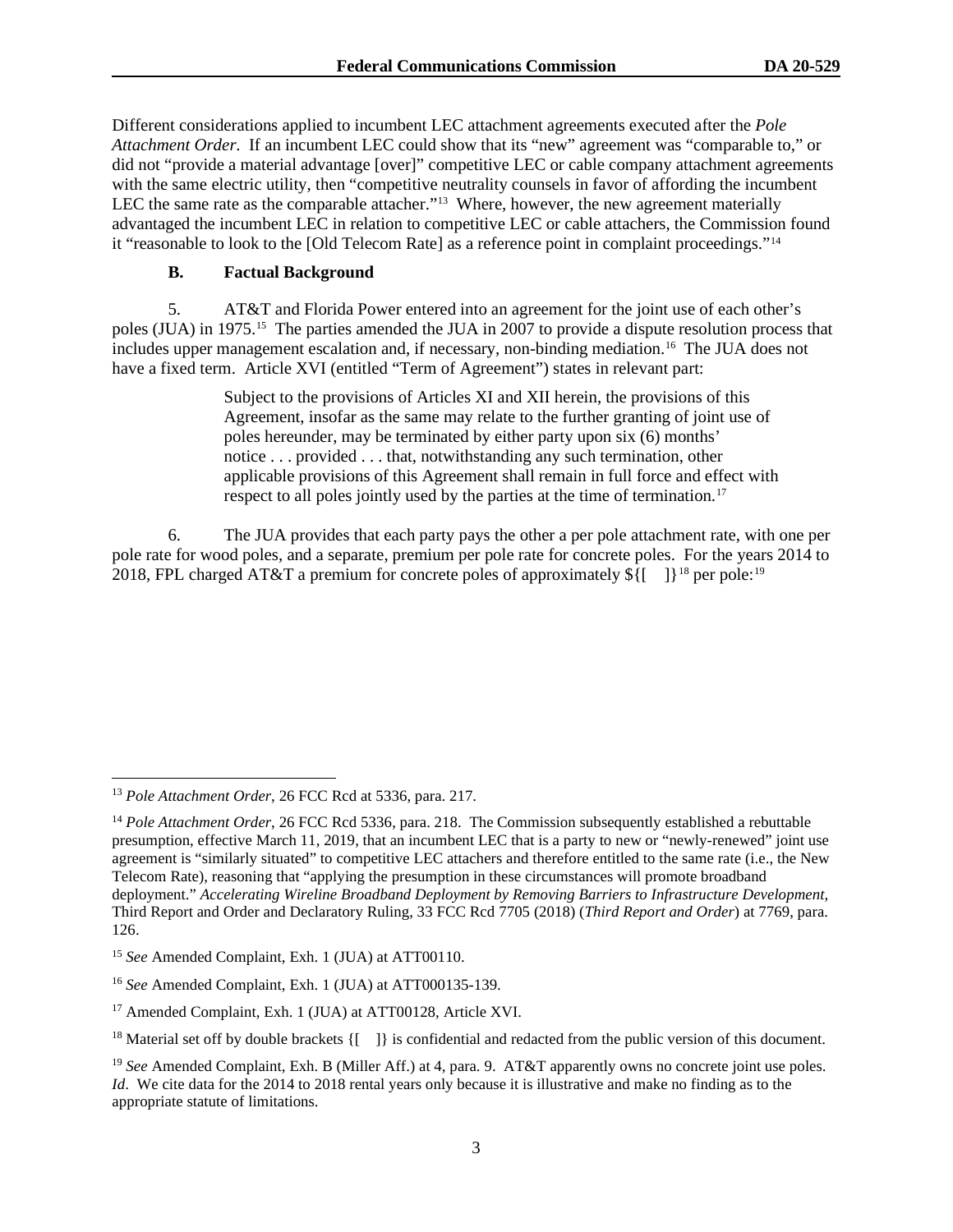| Rental year    | 2014    |    | 2015    |    | 2016    |                 | 2017    |                 | 2018    |                 |
|----------------|---------|----|---------|----|---------|-----------------|---------|-----------------|---------|-----------------|
| Rate per wood  | $$$ {[  | }} | $$$ {[  | }} | $$$ {[  | $\mathcal{I}\}$ | $$$ {[  | $\mathcal{I}\}$ | $$$ {[  | $\mathcal{I}\}$ |
| pole/number    |         |    |         |    |         |                 |         |                 |         |                 |
| of wood poles  | 358,680 |    | 360,693 |    | 364,279 |                 | 366,434 |                 | 366,924 |                 |
| to which       |         |    |         |    |         |                 |         |                 |         |                 |
| AT&T           |         |    |         |    |         |                 |         |                 |         |                 |
| attached       |         |    |         |    |         |                 |         |                 |         |                 |
| Rate per       | $$$ {[  | }} | $$$ {[  | }} | $$$ {[  | $\exists$       | $$$ {[  | ]               | $$$ {[  | $\mathcal{I}\}$ |
| concrete pole/ |         |    |         |    |         |                 |         |                 |         |                 |
| number of      | 30,438  |    | 35,695  |    | 43,380  |                 | 47,421  |                 | 53,990  |                 |
| concrete poles |         |    |         |    |         |                 |         |                 |         |                 |
| to which       |         |    |         |    |         |                 |         |                 |         |                 |
| AT&T           |         |    |         |    |         |                 |         |                 |         |                 |
| attached       |         |    |         |    |         |                 |         |                 |         |                 |

As a result, the weighted average of the wood and concrete per pole rates that FPL charged AT&T, based on the number of each type of FPL pole to which AT&T attached, and the per pole rate that AT&T charged FPL, for the 2014 to 2018 rental years are as follows:<sup>20</sup>

| Rental year                 | 2014      | 2015      | 2016  | 2017   | 2018                         |  |
|-----------------------------|-----------|-----------|-------|--------|------------------------------|--|
| AT&T paid FPL (per<br>pole) | $$$ { $[$ | $$$ {[    | 151'  | $$$ {[ | $\frac{1}{2}$                |  |
| FPL paid AT&T (per<br>pole) | $$$ {     | $$$ { $[$ | $$$ { | $$$ {  | $\mathcal{S}\left\{ \right.$ |  |

7. FPL charged competitive LECs and cable companies, respectively, the New Telecom and Cable Rates for the 2014 to 2018 rental years, as follows:<sup>21</sup>

| Rental year   | 2014 | 2015          | 2016  | 2017            | 2018          |  |
|---------------|------|---------------|-------|-----------------|---------------|--|
| Competitive   | \${  | $\mathcal{S}$ | $$$ { | $\mathcal{S}$   | $$$ { $[$     |  |
| LEC rate (per |      |               |       |                 |               |  |
| pole)         |      |               |       |                 |               |  |
| Cable         | ۱Φ   | $\mathcal{S}$ | \$    | $\Phi f$<br>⊅լւ | $\mathcal{S}$ |  |
| company rate  |      |               |       |                 |               |  |
| (per pole)    |      |               |       |                 |               |  |

8. On March 5, 2018, FPL submitted an invoice for approximately  $\{\$ [ [] to AT&T for the 2017 rental year, which ended on December 31, 2017.<sup>22</sup> AT&T refused to pay, asserting that it

<sup>20</sup> *See* Amended Complaint Exh. B (Miller Aff.) at 4, para. 9.

<sup>&</sup>lt;sup>21</sup> See Florida Power and Light Company's Responses to AT&T's First Set of Interrogatories, Proceeding No. 19-187 (filed Aug. 21, 2019) at 10, 12. FPL states that it charges the New Telecom Rate or Cable Rate {[

<sup>}.</sup> *Id*. AT&T's calculation of the New Telecom Rate for FPL's poles results in per pole amounts that are {[ ]}. *See* Amended Complaint at 7, para. 13.

<sup>22</sup> *See* Amended Answer of Florida Power and Light Company, Proceeding No. 19-187 (filed Mar. 6, 2020) (Answer), Brief (Br.) at 1.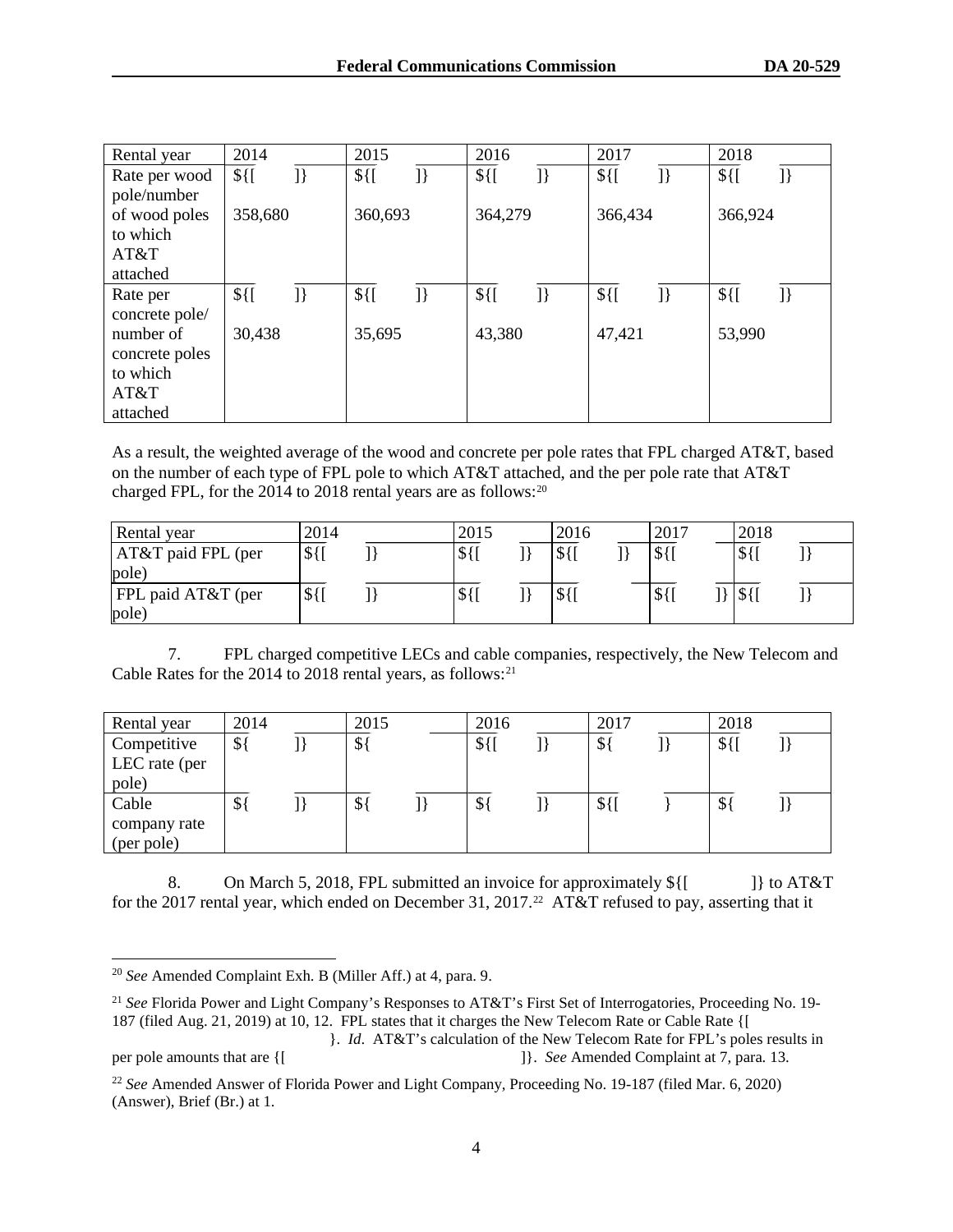was entitled to a lower rate under the *Pole Attachment Order*. 23 FPL initiated the JUA's dispute resolution process, and the parties participated in an executive-level meeting on December 7, 2018.24 The parties were unable to resolve their dispute, and, on March 25, 2019, FPL sent AT&T a letter (the Termination Notice) stating that, pursuant to Articles XII and XVI of the JUA, it was terminating (a) AT&T's right to attach to FPL's poles "effective immediately," and (b) AT&T's "rights related to the further granting of joint use of poles" effective August 26, 2019.25 The parties completed the Amendment's dispute resolution process by participating in a one-day mediation on May 1, 2019.<sup>26</sup>

9. On July 1, 2019, the day it filed its complaint here, AT&T paid the 2017 invoice.<sup>27</sup> Also on July 1, FPL filed a complaint in Florida state court asserting, among other things, that it rightfully terminated AT&T's right to attach to its poles and asking the court to declare AT&T a trespasser on the poles.28 AT&T removed the case to the United States District Court for the Southern District of Florida, which stayed the case under the doctrine of primary jurisdiction pending a ruling by the Commission on AT&T's Complaint.29

#### **II. DISCUSSION**

10. We find that AT&T has established that it is unable to terminate the JUA and establish a new arrangement with FPL, so that its rate is subject to review under the *Pole Attachment Order*. We further find that the JUA rate is unreasonable, particularly when compared with the rate FPL charges competitive LECs and cable companies to attach to the same poles, and that AT&T is entitled to a rate approximating the Old Telecom Rate.<sup>30</sup> We limit this order to the period ending December 31, 2018, which is the end of the 2018 pole rental year under the JUA, because we believe its guidance will enable AT&T and FPL to settle this case. Because AT&T and FPL are attached to each other's poles, their relationship is more complex than the relationship between an electric utility and cable company or

<sup>28</sup> *See* Answer at 3, para. 6.

<sup>23</sup> *See, e.g.*, Amended Complaint Exh. 10, ATT00186-87 (email from D. Miller, AT&T, to M. Jarro, FPL, sent Dec. 6, 2018 10:13am). AT&T also refused to pay the invoice for the 2018 calendar year. *See* Answer Br. at 2.

<sup>24</sup> *See* Amended Complaint Exh. A (Rhinehart Aff.) at 2, para. 4.

<sup>25</sup> *See* Amended Complaint Exh. 23, ATT00249 (Letter from Michael Jarro, FPL, to General Counsel, AT&T, dated Mar. 25, 2019). Article XII of the JUA states, "If the default giving rise to a suspension of rights involves the failure to meet a money payment obligation hereunder, and such suspension shall continue for a period of sixty (60) days, then the party not in default may forthwith terminate the rights of the other party to attach to the poles involved in the default." Amended Complaint Exh. 1 (JUA) at ATT00125, Art. XII, § 12.3.

<sup>26</sup> *See* Amended Complaint Exh. A (Rhinehart Aff.) at 2, para. 4.

<sup>27</sup> *See* Pole Attachment Complaint, Proceeding No. 19-187 (filed July 1, 2019) (Complaint); Answer Br. at 2. AT&T also paid the principal amount of the 2018 invoice on July 1. Answer Br. at 2. AT&T argues that it paid the 2017 and 2018 invoices before July 1 since it its check arrived at FPL's office on June 28, a Saturday. *See* AT&T's Reply to FPL's Amended Answer (Reply), Proceeding No. 19-187 (filed Mar. 30, 2020) at 19.

<sup>29</sup> *See Florida Power and Light Company v. BellSouth Telecommunications, LLC d/b/a AT&T Florida*, Case No. 9:19-CV-81403 (Reinhart), Order Adopting in Part Magistrate's Report and Recommendation, Granting in Part and Denying in Part Defendant's Motion to Dismiss, and Staying Case (S.D. Fla. Mar. 21, 2020), *found at* ATT01196- 01206.

<sup>30</sup> *See* Amended Complaint Exh. 1 (JUA) at ATT00123, § 10.9.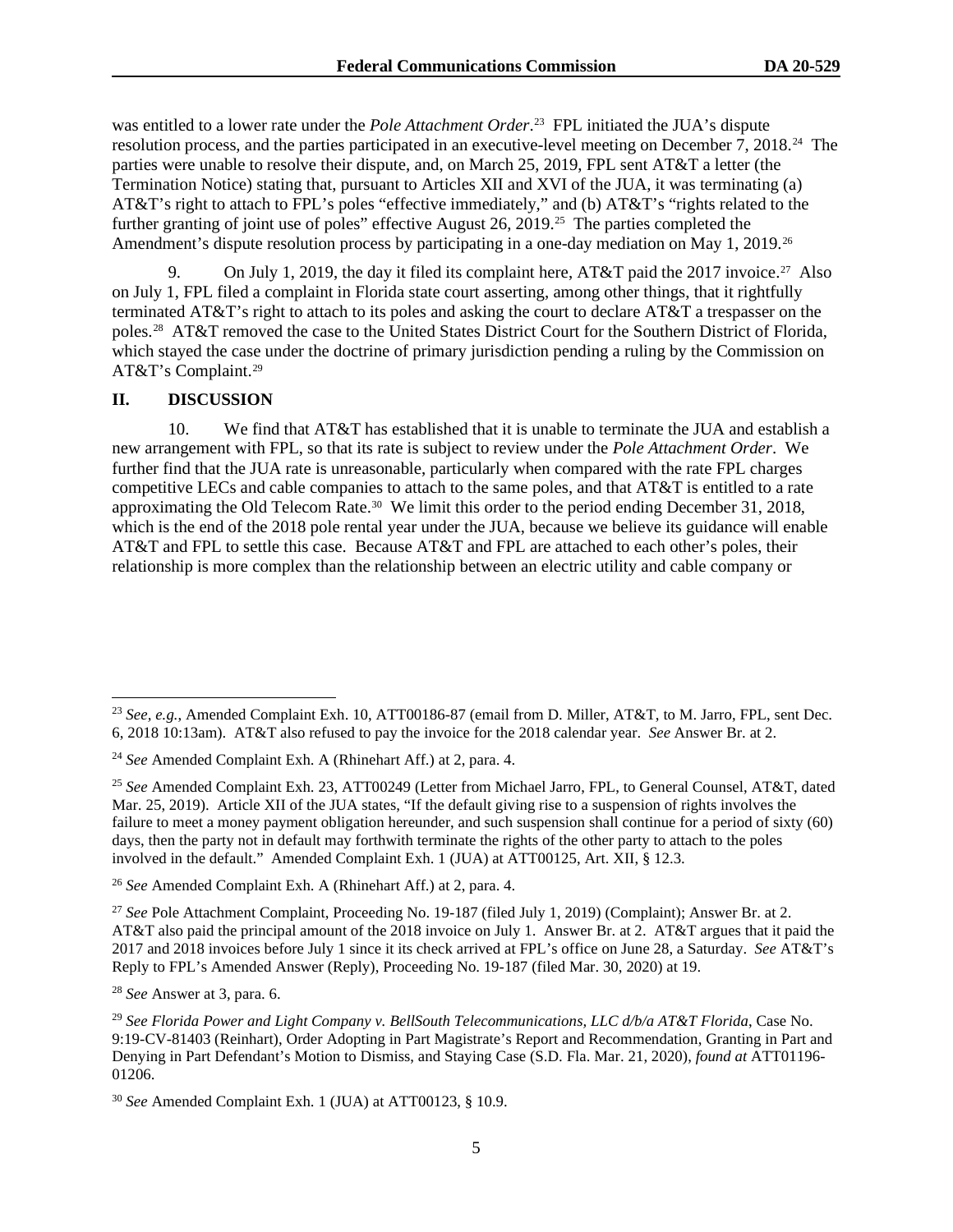competitive LEC, and involves an interlocking set of reciprocal rights and responsibilities.<sup>31</sup> Informed by this order, the parties will be well positioned to resolve the many disputes arising from  $AT&T$ 's claims.<sup>32</sup>

## **A. AT&T is entitled to relief under the** *Pole Attachment Order***.**

11. We first conclude that AT&T's attachment rates are subject to review under the *Pole Attachment Order*. In the *Order*, the Commission found that it could examine the rates, terms, and conditions of "existing" joint use agreements such as AT&T's if the incumbent LEC could demonstrate that it "genuinely lacks the ability to terminate an existing agreement and obtain a new arrangement."33 AT&T makes such a showing. First, the JUA has no fixed term and may not be terminated with respect to existing joint use poles without the consent of both parties. Article XVI of the JUA states that, even if the agreement is terminated as to "the further granting of joint use of poles," other provisions of the agreement "shall remain in full force in effect with respect to all poles jointly used by the parties."34 As a result, AT&T may not unilaterally terminate the JUA or simply wait for it to expire in order to "obtain a different arrangement." Nor is AT&T able to obtain a lower rate without FPL's concurrence, because the JUA states that, unless both parties agree, the rates for joint use poles "shall remain in full force and effect."35 Further, AT&T owns fewer joint use poles than FPL, which "may have left [it] in an inferior bargaining position."<sup>36</sup> Finally, AT&T's attempt to negotiate a new rate with FPL before filing its Complaint demonstrates that AT&T genuinely lacks the ability to obtain a new arrangement. Beginning in 2018, AT&T argued in correspondence with FPL that it was entitled to a lower rate under the *Pole Attachment Order* and engaged in the JUA Amendment's dispute resolution process, which included an executive-level meeting and a day of mediation. Nevertheless, FPL refused to lower AT&T's rate, maintaining throughout that the *Pole Attachment Order* imposes no such obligation.37

<sup>35</sup> Complaint Exh. 1 (JUA) at ATT00124, Article XI.

<sup>36</sup> *See Pole Attachment Order*, 26 FCC Rcd at 5327, para. 199.

(continued….)

<sup>31</sup> *See Pole Attachment Order*, 26 FCC Rcd at 5334, para. 216 n.654 (discussing the many "the different rights and responsibilities in joint use agreements").

<sup>32</sup> *Pole Attachment Order*, 26 FCC Rcd at 5336, para. 218 ("We find it prudent to identify a specific rate to be used as a reference point in these circumstances because it will enable better informed pole attachment negotiations between incumbent LECs and electric utilities."). We also limit our findings to the period ending December 31, 2018, because of the unusual facts of this case. On March 25, 2019, shortly after the close of the 2018 pole rental year, FPL sent AT&T a Notice of Termination purporting to terminate AT&T's right to attach to FPL's existing joint use poles "effective immediately," and terminating the JUA with respect to new poles effective August 26, 2019. The validity of the Notice of Termination insofar as it applies to existing joint use poles is squarely before the district court and is purely a matter of state contract law, as AT&T does not argue that the provision under which FPL gave notice is unjust or unreasonable under section 224 of the Act. Further, the parties agree that the Notice of Termination terminated the JUA as to new poles. *See, e.g.*, Amended Complaint at 10, para. 17 (FPL "terminated AT&T's right to deploy on new poles going forward"); Answer at 10, para. 17.

<sup>33</sup> *Pole Attachment Order*, 26 FCC Rcd at 5334, para. 216.

<sup>34</sup> *See* Amended Complaint Exh. 1 (JUA) at ATT00128, Article XVI. We do not address the impact (if any) of JUA Article XII (Defaults) on Article XVI (Term of Agreement). As discussed, on March 25, 2019 – after the period at issue in this order – FPL sent AT&T a Notice of Termination purporting, pursuant to JUA Articles XII (Defaults) and XVI (Term of Agreement), to terminate AT&T's right to attach to FPL's existing joint use poles "effective immediately." The question of whether the Notice terminates AT&T's right to attach to FPL's existing joint use poles is before the Florida district court and is not relevant to this order because it was sent after the period at issue.

<sup>&</sup>lt;sup>37</sup> See, e.g., Amended Complaint Exhs. 6 at ATT00172 (letter from M. Jarro, FPL, to AT&T General Counsel – Florida dated Aug. 31, 2018) (AT&T's claim that the JUA rate is contrary to the *Pole Attachment Order* misconstrues the *Order* and "its application to [the JUA]"); 10 at ATT00188 (email from M. Jarro, FPL to D. Miller, AT&T, sent Dec. 4, 2018 at 5:11pm) ("[FPL is] not aware of any federal law that requires FPL to take affirmative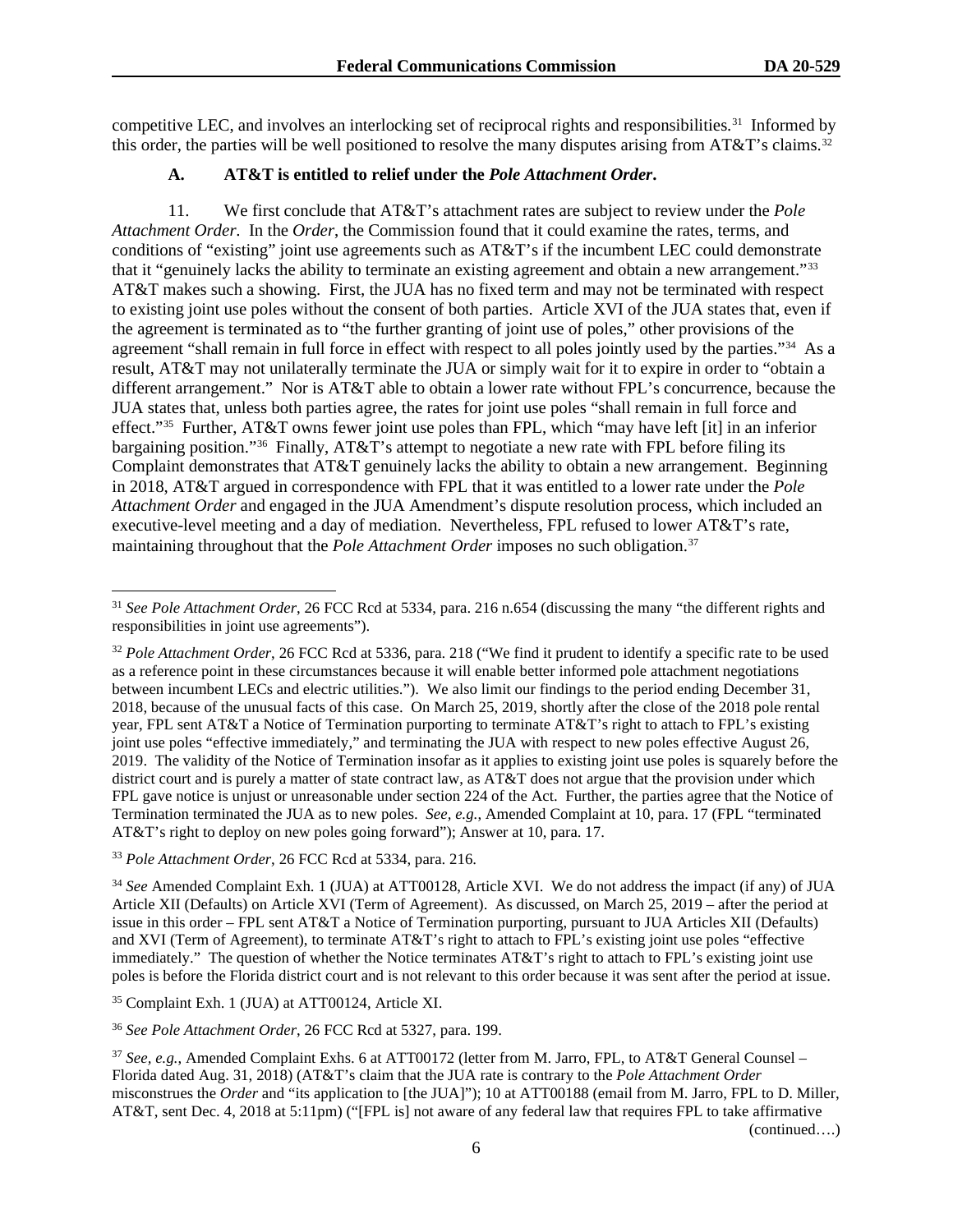12. We reject FPL's assertion that AT&T did not make a genuine effort to obtain a new arrangement. FPL contends that it "emphasized several times [to AT&T] that it was willing to negotiate a new rate going forward."<sup>38</sup> Yet FPL offers no evidence of any such offer or of what rate would apply.<sup>39</sup> FPL adds that it sought "several times" to purchase AT&T's joint use poles "with no pre-set conditions" on the negotiation: "AT&T could have put itself essentially in the position of a competitive LEC licensee but chose not to do so."40 But AT&T denies that FPL ever seriously made such an offer, asserting that FPL did not agree that, in exchange, AT&T would receive a reduced attachment rate and also did not propose a price for AT&T poles.<sup>41</sup> In any event, AT&T reasonably counters that it should not be required to sell its poles in order to receive a just and reasonable rate.<sup>42</sup> Thus, FPL's arguments are unsuccessful, and AT&T has demonstrated that it "genuinely lacks the ability to terminate [the JUA] and obtain a new arrangement."43 As discussed, the JUA may not be terminated or its rates amended without the agreement of both parties, and AT&T's lower pole ownership ratio places it in an inferior bargaining position. Further, AT&T has shown that its attempts to negotiate a new rate with FPL in light of the *Pole Attachment Order* were unsuccessful.

13. We further conclude that AT&T has established that the JUA rate is unreasonable. First, AT&T pays virtually the same rate per pole that FPL pays: For example, in the 2017 rental year, AT&T paid  $\{ [ \ \ ] \}$  per pole and FPL paid  $\{ [ \ \ ] \}$ ; in 2018, AT&T paid  $\{ [ \ \ ] \}$  and FPL paid \${[ }.<sup>44</sup> Yet the JUA reserves six feet of space to FPL and only four feet to AT&T, and FPL admits that, according to its surveys, AT&T's attachments occupy only 1.18 feet of space.45 Further, FPL charges AT&T a per-pole rate that is at least {[ ]} the rate it charges cable companies and competitive LECs for attaching to the same poles:

| Rental year   | 2014          | 2015           | 2016   | 2017          | 2018      |  |
|---------------|---------------|----------------|--------|---------------|-----------|--|
| AT&T rate per | $$$ {[        | $\frac{1}{2}$  | $$$ {[ | $\frac{1}{2}$ | $$$ { $[$ |  |
| pole          |               |                |        |               |           |  |
| Competitive   | $\frac{1}{2}$ | $\frac{1}{2}$  | $\$\}$ | $\frac{1}{2}$ | $\$\$     |  |
| LEC rate per  |               |                |        |               |           |  |
| pole          |               |                |        |               |           |  |
| Cable         | $\$\}$        | $\mathcal{S}\$ | $\$\$  | $$$ {         | $$$ {[    |  |
| company rate  |               |                |        |               |           |  |
| per pole      |               |                |        |               |           |  |

Thus, AT&T's rate is far higher than that of its cable and competitive LEC competitors, and the disparity may grow if FPL continues to replace wood poles with concrete poles under Florida's Storm Hardening

(Continued from previous page)

- <sup>39</sup> *See* Reply Legal Analysis at 42.
- $40$  Answer Br. at 42.
- <sup>41</sup> *See* Reply Legal Analysis at 46-47.
- <sup>42</sup> *See* Reply Legal Analysis at 47.
- <sup>43</sup> *See Pole Attachment Order*, 26 FCC Rcd at 5334, para. 216.
- <sup>44</sup> *See* table at para. 7, *supra*.

action to change an agreed-upon contract rate"), 22 at ATT00228 (email from D. Bromley, FPL to D. Miller, AT&T sent Jan. 8, 2019) ("as we have previously communicated, there is nothing in the 2011 [Pole Attachment] Order that affirmatively requires the parties to modify an existing agreed upon contract rate").

<sup>38</sup> Answer Br. at 42.

<sup>45</sup> *See* Amended Complaint Exh. 1 (JUA) at ATT00110-111, § 1.1.5; Answer Exh. E (Murphy Decl.) at 1, para. 3.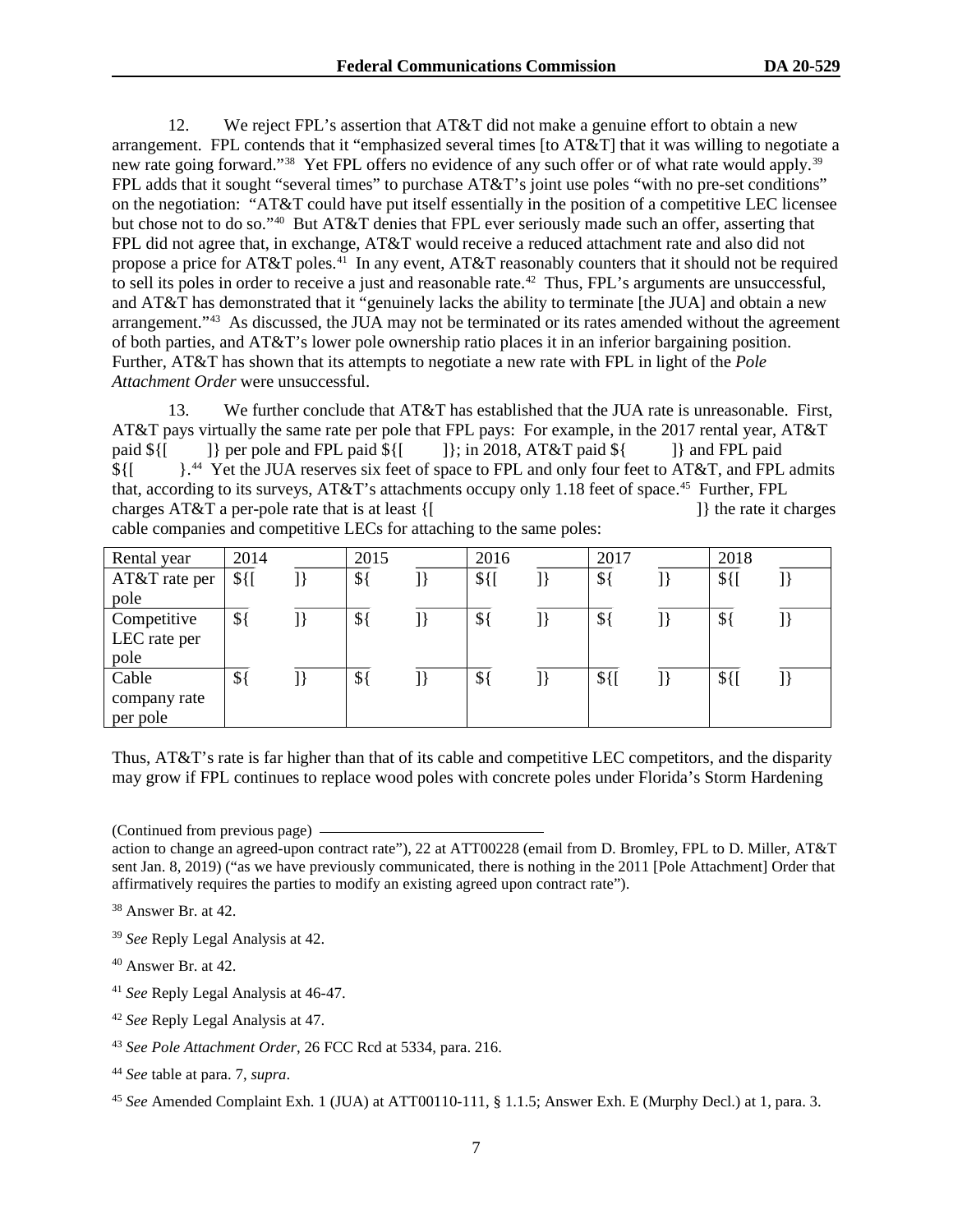Plan.46 As a result, AT&T's rate may discourage AT&T's deployment of broadband and other advanced services. As the Commission explained in the *Pole Attachment Order*, "widely disparate pole rental rates distort infrastructure investment decisions and in turn could negatively affect the availability of advanced services and broadband, contrary to the policy goals of the Act."<sup>47</sup> Thus, because we find that the JUA rate is unjust and unreasonable, AT&T is entitled to a lower rate.

14. The *Pole Attachment Order* does not specify the rate that applies where an incumbent LEC, like AT&T, has shown that it is unable to terminate an "existing" agreement and obtain a new arrangement. The *Order* does state, however, that an incumbent LEC that has entered into a "new" agreement should be charged no more than the New Telecom Rate if it is "similarly situated" to competitive LEC or cable attachers and no more than the Old Telecom Rate if it receives benefits under the agreement not afforded these entities.<sup>48</sup> Applying these principles to the present case, we find that AT&T receives significant benefits under the JUA not afforded competitive LECs and cable attachers, and that it therefore is entitled to the Old Telecom Rate, and not the New Telecom Rate. FPL rightly notes that the JUA provides the following advantages:

- Guaranteed access. The JUA guarantees AT&T space on FPL's poles,<sup>49</sup> including "new poles" (i.e., "a new pole line or an extension of an existing pole line").<sup>50</sup> AT&T's competitors are not guaranteed space on any pole to which they are not already attached.<sup>51</sup>
- Four feet reserved space. The JUA reserves four feet of space on FPL's poles to AT&T;<sup>52</sup> other attachers are restricted to  $\{$ [  $]$ ] $\}$ <sup>53</sup> Thus, AT&T has the necessary space to add new attachments, such as fiber optic cable and other advanced services.<sup>54</sup>
- No permitting. AT&T is not required to obtain advance approval through FPL's permitting process before attaching to FPL poles;<sup>55</sup> competitors undergo an expensive and time-consuming permitting process.<sup>56</sup>

<sup>50</sup> *See* Amended Complaint Exh.1 (JUA) at ATT00116, § 4.2. AT&T attaches to approximately 3,000 new FPL poles a year. *See* Answer Br. at 26.

<sup>51</sup> *See* Answer Exh. A (Kennedy Decl.) at 5, para. 10. AT&T argues that the JUA's access guarantee is not a benefit because FPL "voluntarily expands capacity to make room for AT&T's competitors," *see* Reply Legal Analysis at 26, but provides no support for its assertion, which FPL denies. *See* Answer Exh. A (Kennedy Decl.) at 5, para. 10.

<sup>52</sup> *See* Amended Complaint Exh.1 (JUA) at ATT00112, Article I § 1.1.7(B).

<sup>53</sup> *See Implementation of Section 703(e) of the Telecommunications Act of 1996*, Report and Order, 13 FCC Rcd 6777, paras. 84-91 (1998); Reply Legal Analysis at Exh. 3 (attachment agreement between FPL and a competitive LEC) at ATT002805, § 3.4.b (reserving {[ ]} of space to the competitive LEC).

<sup>54</sup> AT&T asserts that it does not need four feet of space because its wireless affiliate attaches elsewhere, but does not address FPL's argument, Answer Exh. A (Kennedy Decl.) at 6-7, that AT&T could use the space for other purposes. *See* Reply Legal Analysis at 29-30.

<sup>46</sup> *See* Amended Complaint Exh. B (Miller Aff.) at 5, para. 11 (the pace of FPL's replacement of wood with concrete poles is "not expected to slow").

<sup>47</sup> *See Pole Attachment Order*, 26 FCC Rcd at 5295, para. 126 (reducing the disparity in the section 224(d) cable rate and the 224(e) competitive LEC rate will "help remove market distortions that affect attachers' deployment decisions" and "improve[] the ability of different providers to compete with each other on an equal footing").

<sup>48</sup> *See Pole Attachment Order*, 26 FCC Rcd at 5336, para. 217.

<sup>49</sup> *See* Amended Complaint Exh.1 (JUA) at ATT00111, § 1.1.7, ATT00114, § 3.2.; Answer Br. at 48-51.

<sup>55</sup> *See* Amended Complaint Exh.1 (JUA) at ATT00111, §1.1.6, ATT00130, Exh. A.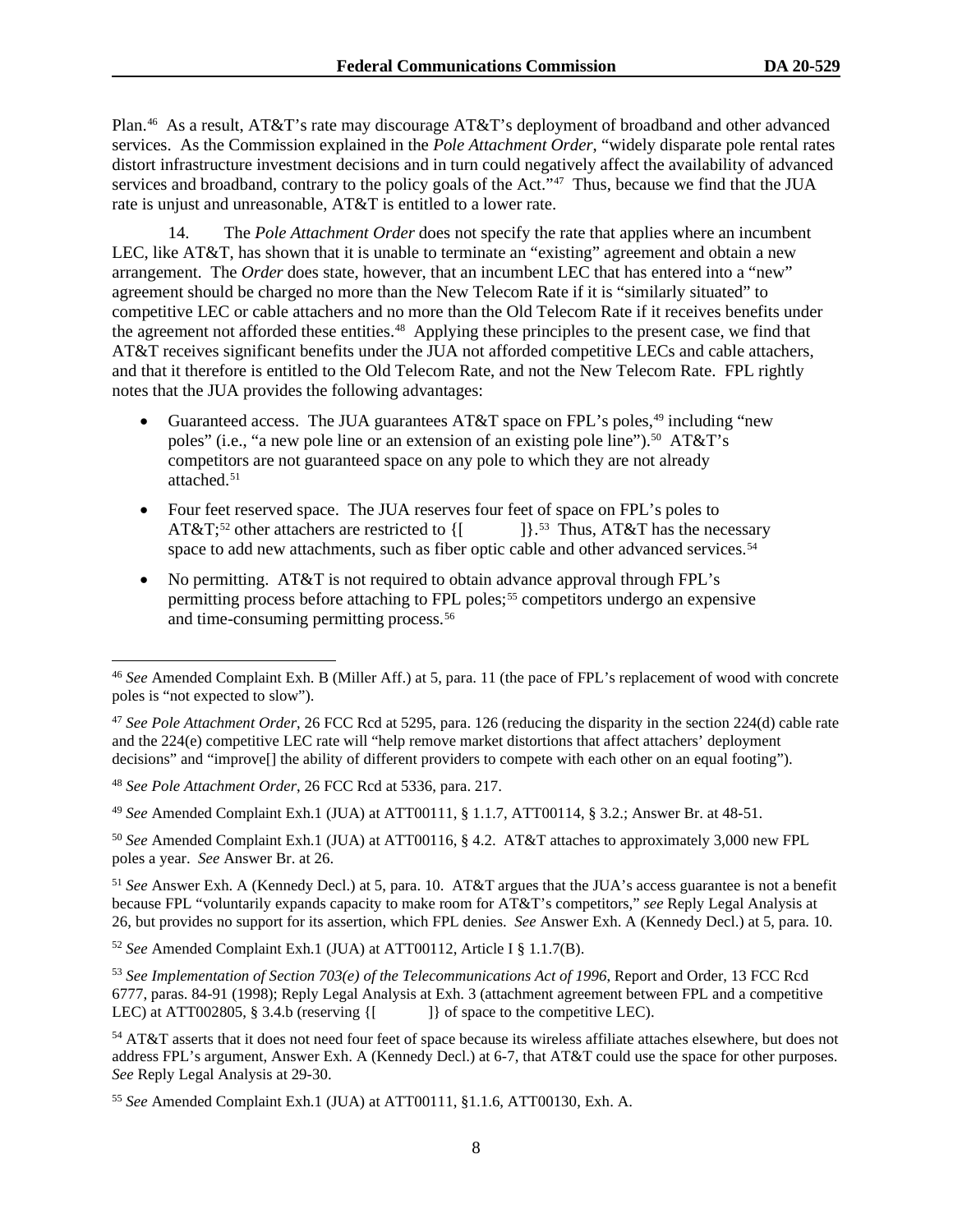- No inspection. After attaching, AT&T's competitors are subject to a post-attachment inspection by FPL and must pay a post-attachment inspection fee; the JUA imposes no such requirement, even with respect to "new" poles.<sup>57</sup>
- Lowest space on the pole. AT&T has the right to the lowest spot on the pole,<sup>58</sup> so that its employees work in a safer area of the pole, can identify and access AT&T attachments more easily and use less expensive bucket trucks with shorter reach.<sup>59</sup>
- Payment in arrears. AT&T pays its annual rental fee in arrears (for example, in March  $2018$  for the 2017 year);<sup>60</sup> others pay in advance semiannually (for example, in June 2017 for July through December 2017).<sup>61</sup>

15. Though we conclude that the JUA provides AT&T advantages over competitive LEC and cable attachers, we are not persuaded that these benefits justify the JUA rates at issue because FPL's calculation of the monetary value of these benefits is inflated.<sup>62</sup> First, FPL overlooks the fact that AT&T must provide FPL many of the same advantages that FPL provides AT&T.<sup>63</sup> Thus, while FPL argues that the value of AT&T's guaranteed access is the cost to FPL of building poles tall and strong enough to accommodate AT&T's attachments, it fails to consider the cost to AT&T of building poles tall and strong enough to accommodate FPL, and that the JUA reserves six feet to FPL and only four feet to AT&T.<sup>64</sup>

<sup>56</sup> *See* Answer Exh. A (Kennedy Decl.) at 9, paras. 15-16. AT&T's contends that there is no benefit in avoiding FPL's permitting process since it must itself do the surveying and other work involved. *See* Reply Legal Analysis at 32-33. But if the party most incentivized to minimize the time and cost of attaching is in control of the process, attachment almost certainly takes less time and costs less money. *See Third Report and Order*, 33 FCC Rcd 7705 at 7711-9, paras. 11-24 (placing the attacher in control of the surveys, notices and make-ready work required for new attachments so that attachment is faster and cheaper).

<sup>57</sup> *See* Answer Exh. A (Kennedy Decl.) at 9, para. 15. AT&T disagrees that avoiding FPL's inspection is an advantage, asserting that it must itself perform post-attachment inspections of its installation and make-ready work. Yet AT&T admits that it inspects only on a "random" basis. *See* Reply Exh. C (Peters Aff.) at 9, para. 17.

<sup>58</sup> *See* Amended Complaint Exh.1 (JUA) at ATT00112, §1.1.7.

<sup>59</sup> *See* Answer Exh. A (Kennedy Decl.) at 8, para. 13. AT&T maintains that attaching at the lowest spot is not an advantage because it results in accidents but fails to specify a single incident, s*ee* Reply Exh. C (Peter Aff.) at 17, para. 33, and admits that its location "eliminates confusion." *Id.* at 18, para. 34. AT&T has never asked to attach at any other place. *See* Answer Exh. A (Kennedy Decl.) at 12, para. 20.

<sup>60</sup> *See* Amended Complaint Exh.1 (JUA) at ATT00123, §10.7.

<sup>61</sup> *See* Answer Br. at 54, Exh. A (Kennedy Decl.) at 7, para. 12. AT&T's argument that its payment schedule is not an advantage because it pays a higher rate, s*ee* Reply Legal Analysis at 30, misses the point. If AT&T paid the same rate as its competitors, its rate would, in effect, be lower because of the time value of money. The most significant JUA benefit is that FPL pays roughly half of AT&T's pole costs. *See* Amended Complaint, Exh. 1 (JUA) at ATT001333, Article I § 1.1.5, ATT00121-4, Article X. But AT&T states that FPL is entitled to a proportional reduction in its rate. *See* Amended Complaint, Exh. A (Rhinehart) at 12, para. 26; *Pole Attachment Order* at 5336, para. 218 (the Commission "would be skeptical of a complaint by an incumbent LEC seeking a proportionately lower rate ... than the rate the incumbent LEC is charging the electric utility")  $\&$  n.662 ("a just and reasonable rate in such circumstances [where the incumbent LEC seeks a lower rate] would be the same proportionate rate charged the electric utility . . .").

<sup>62</sup> *See* Answer Br. at 68-70.

<sup>63</sup> *See Verizon Virginia., LLC v. Virginia Electric and Power Co.*, 32 FCC Rcd 3750, 3760, para. 21 (Enf. Bur. 2017) ("By identifying as alleged 'benefits' to Verizon services that Verizon is likewise required to extend to Dominion under the Joint Use Agreements, Dominion has failed to show that Verizon receives a disproportionate benefit.").

<sup>64</sup> *See* Answer Br. at 50-51.

<sup>(</sup>Continued from previous page)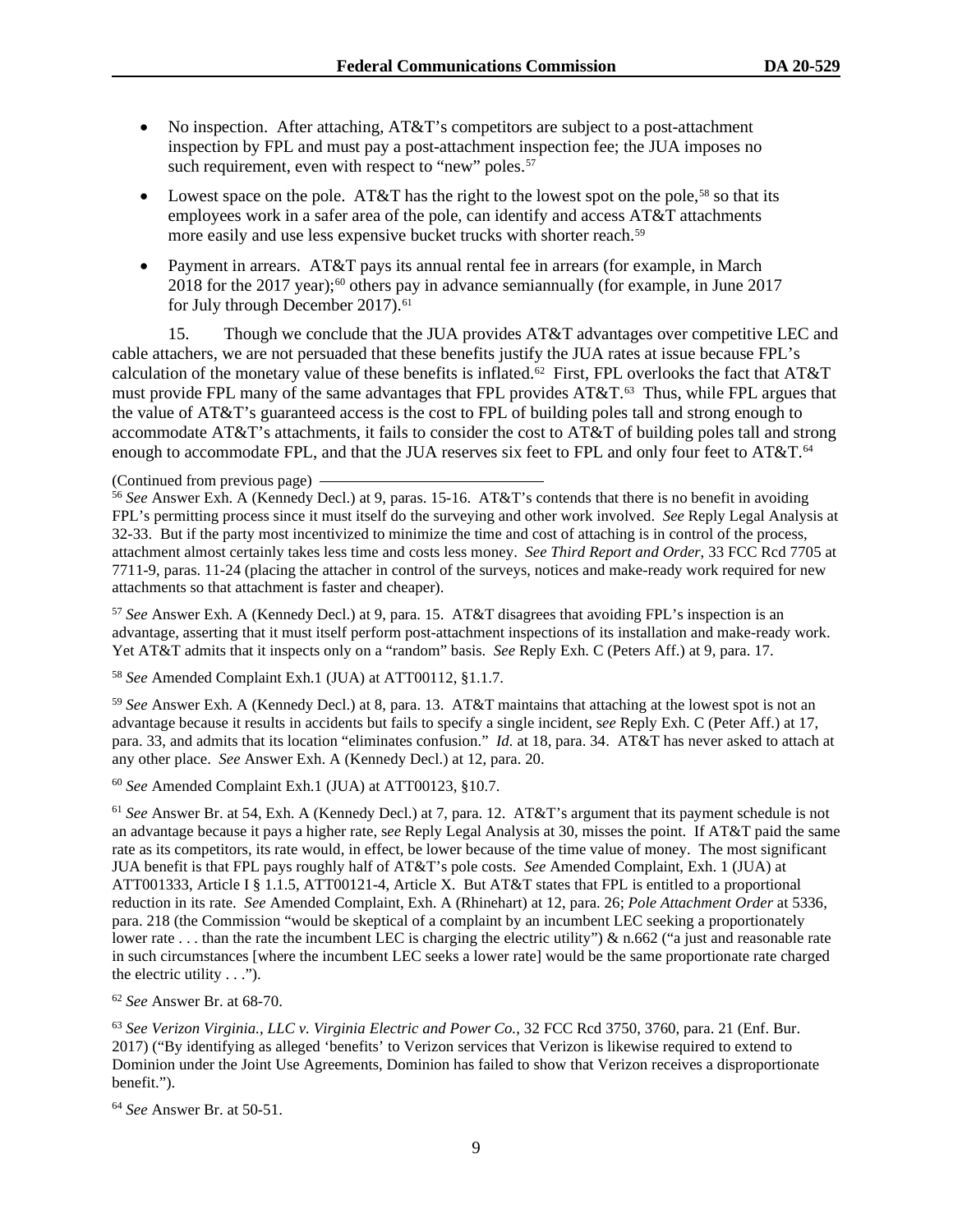FPL's calculation also ignores that FPL did not build its poles just to accommodate AT&T. By 1978, cable attachments were so common that Congress saw fit to regulate their rates, and, by 1996, section 224 of the Act was amended to provide cable and competitive LECs a statutory right of access.65 FPL further attempts to calculate the monetary value of AT&T's guaranteed access by assuming that, without the JUA, AT&T would have built a duplicate pole network.<sup>66</sup> But, as Congress has found, owing to a variety of factors, including environmental and zoning restrictions, there is "often no practical alternative except to utilize available space on existing poles."67 Finally, FPL also overstates the value of the JUA benefits by ignoring that, although AT&T avoids some of the charges FPL assesses on other attachers, AT&T nevertheless incurs a portion of these costs in undertaking the work itself. For example, even though AT&T is exempt from FPL's permitting process, it must still perform some of the same engineering work involved in that process before it can attach.<sup>68</sup>

16. FPL argues that, in any event, the JUA rate is lower than the Old Telecom Rate.<sup>69</sup> But FPL inflates its calculation of the Old Telecom Rate by (at a minimum) incorrectly applying a "space occupied" factor of 4.5 feet, comprised of the 1.18 feet of space allegedly occupied by AT&T's facilities and 3.3 feet of communication safety space.<sup>70</sup> The communication space should not be attributed to AT&T because, under the Commission's rate formula, "space occupied" means space that is "actually occupied," and AT&T's attachments do not actually occupy the communications safety space.<sup>71</sup> Further, the Commission has long held that the communication safety space is for the benefit of the electric utility, not communications attachers. In the 2000 *Pole Attachments Report and Order*, the Commission rejected electric utilities' request to revise the rate formula by removing the safety space from usable space, stating, "It is the presence of the potentially hazardous electric lines that makes the safety space necessary and but for the presence of those lines, the space could be used by cable and [competitive LEC] attachers. The space is usable and used by the electric utilities."<sup>72</sup>

<sup>68</sup> *See* Reply Exh. D (Dippon Aff.) at 988, para. 13. FPL argues that it requires its licensees to purchase liability and workers' compensation insurance, but AT&T rightly counters that it must purchase such insurance in any event, and that FPL's security bond requirement is {[  $\qquad$  ]}. *See* Reply Exh. C (Peters Aff.) at 6, para. 12.

<sup>69</sup> *See* Answer Br. at 68-70.

<sup>65</sup> *See Pole Attachment Order* at 5245, paras. 9-10 (history of pole attachment regulation); *Third Report and Order*, 33 FCC Rcd 7705 at 7707, para. 5 (utility poles often accommodate cable, wireline, fiber optic and wireless attachments).

<sup>66</sup> *See* Answer Br. at 48.

<sup>67</sup> *See* S. Rep. No. 580, 95th Congress, 1st Sess. at 13 (1977 Senate Report), *reprinted in* 1978 U.S.C.C.A.N. 109. FPL points to the rate it charges attachers whose agreements are not governed by section 224 and who have no right to attach. *See* Answer Br. at 46-49. But the relevant comparison under the *Order* is FPL's agreements with cable companies and competitive LECs.

<sup>70</sup> S*ee* Answer Exhs. A (Kennedy Decl.) at 15, para. 30 and Exh. D (Deaton Decl.) at 2, para. 8. As FPL admits, according to its surveys, AT&T's attachments occupy only 1.18 feet of space. *See* Answer Exh. E (Murphy Decl.) at 1, para. 3. The parties disagree as to the proper calculation of various components of the Old Telecom Rate. *Compare* Answer Br. at 68-70 *with* Reply Legal Analysis at 53-57. We reserve judgment on those issues in the hope that the parties can settle the case but will decide them in a subsequent order if necessary.

<sup>71</sup> *See Amendment of Commission's Rules and Policies Governing Pole Attachments*, Consolidated Partial Order on Reconsideration, 16 FCC Rcd 12103, 12143, para. 78 (2001); 47 CFR § 1.1406(d).

<sup>72</sup> *Amendment of Rules and Policies Governing Pole Attachments*, Report and Order, 15 FCC Rcd 6453, 6467, paras. 21-22 (2000). *See Amendment of Rules and Policies Governing Pole Attachments*, 16 FCC Rcd at 12130, para. 51 (the safety space is "usable and used by the electric utility") (citing *Adoption of Rules for the Regulation of Cable TV Attachments*, Memorandum Opinion and Order, 72 FCC Rcd 59 at paras. 22-25 (1979)).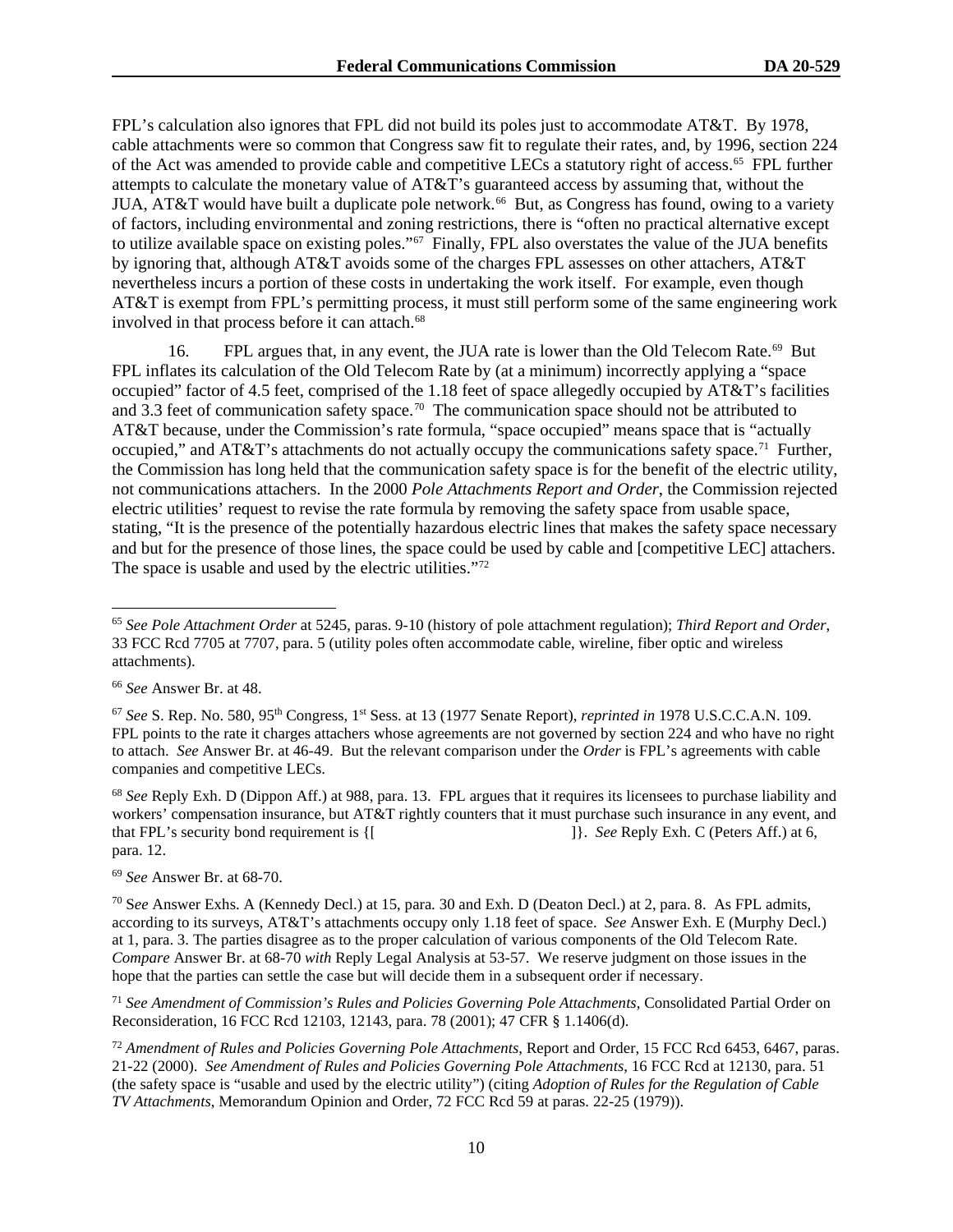17. The Commission stated in the *Pole Attachment Order*, "Just as considerations of competitive neutrality counsel in favor of similar treatment of similarly situated providers, so too should differently situated providers be treated differently. In particular, we find it reasonable to look to the [old] telecom rate as a reference point in complaint proceedings involving a pole owner and an incumbent LEC that is not similarly situated . . . ."73 Applying the Commission's reasoning here, because we find that AT&T is not similarly situated to competitive LEC and cable attachers, we also find that the Old Telecom Rate provides a reference point for a "just and reasonable rate" for the period ending with the 2018 pole rental year.

## **B. FPL's remaining defenses lack merit.**

18. FPL argues that AT&T is not entitled to relief under the *Pole Attachment Order* because, according to FPL, AT&T it is not in an inferior bargaining position. FPL notes that AT&T is the largest telecommunications provider in the world.74 We are not convinced, for AT&T's size provides little leverage in negotiations over utility poles.75 FPL argues further that, at the inception of the JUA in 1975, AT&T owned 41% of the joint use poles and therefore was able to negotiate from a position of equality. But the Commission in the *Pole Attachment Order* concluded that it should regulate incumbent LEC joint use agreements because current, not past, pole ownership ratios had reduced incumbent LEC bargaining power.76 FPL counters that AT&T's current ownership of 34% of the joint use poles does not place it in an inferior bargaining position.<sup>77</sup> But the Commission found that, where an incumbent LEC's pole ownership ratio falls to a level such as AT&T's, the incumbent LEC "may not be in an equivalent bargaining position."78 That is the case here, particularly given that the JUA provides that its rates may not be changed without FPL's consent, and AT&T's efforts to negotiate new rates have failed.

19. FPL asserts as an affirmative defense that section 224 does not authorize the Commission to regulate the rates, terms, or conditions of incumbent LEC attachment agreements.<sup>79</sup> The United States Court of Appeals for the District of Columbia Circuit, however, has rejected that assertion.<sup>80</sup> FPL also asserts as an affirmative defense that the Commission should exercise forbearance in this proceeding pursuant to section 10 of the Act because "the Commission's justifications for the assertion of jurisdiction over the rates, terms and conditions of [incumbent] LEC attachments . . . are not supported by the facts of this case."<sup>81</sup> Specifically, according to FPL, AT&T "is not in an inferior bargaining position to FPL ... and the 1975 JUA rates are just and reasonable."82 This defense is without merit because, as discussed

<sup>79</sup> *See* Answer at 32-33 (Affirmative Defense H).

<sup>73</sup> *Pole Attachment Order*, 26 FCC Rcd at 5337, para. 218.

<sup>74</sup> *See* Answer Br. at 39 (citing https://en.wikipedia.org/AT&T (last visited Sept. 9, 2019)).

<sup>&</sup>lt;sup>75</sup> FPL ignores that it is "the largest energy company in the United States as measured by retail electricity produced and sold." *See* Amended Complaint at 3, para. 2 (citing Company Profile, *available at* https://www.fpl.com/about/company-profile.html (last visited June 27, 2019)).

<sup>76</sup> *See Pole Attachment Order*, 26 FCC Rcd at 5327, para. 199. We disagree with FPL's assertion, Answer Br. at 36, that "pole ownership ratio is not indicative of inferior bargaining power" for the reasons set forth in the *Order*. *Id.* at 5328, para. 206 n.618.

<sup>77</sup> *See* Answer Br. at 36-7.

<sup>78</sup> *Pole Attachment Order*, 26 FCC Rcd at 5329, para. 206.

<sup>80</sup> *See Am. Elec. Power Serv. Corp. v. FCC*, 708 F.3d 1183 (D.C. Cir. 2013) (affirming the *Pole Attachment Order*), *cert. denied*, 571 U.S. 940 (2013).

 $81$  Answer at 29-30 (Affirmative Defense D) (citing 47 U.S.C. § 160(a)).

<sup>82</sup> Answer at 30.